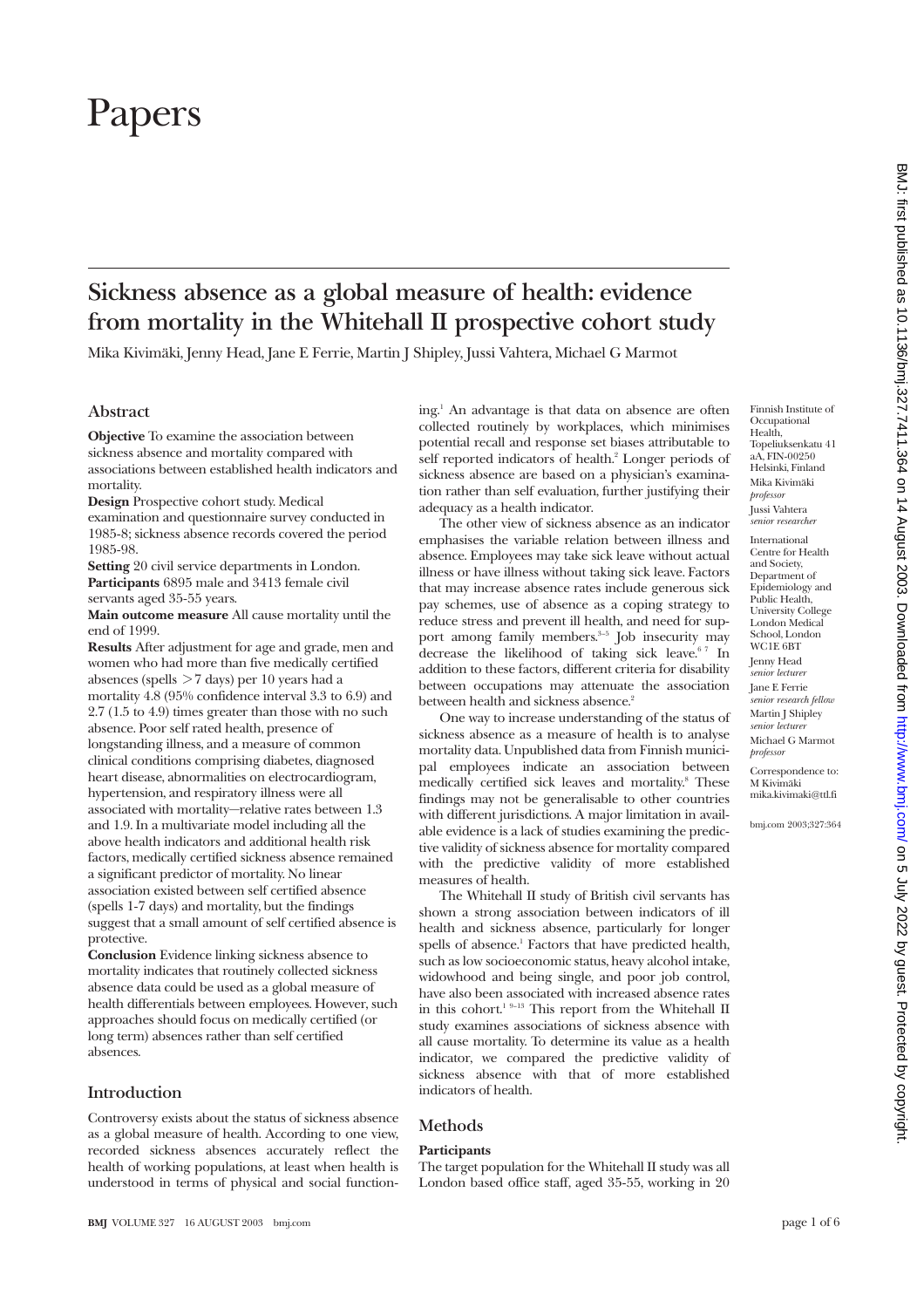civil service departments. With a response rate of 73%, the final cohort consisted of 10 308 people: 6895 men and 3413 women.<sup>14</sup> The true response rate was higher, however, because around 4% of people invited were not eligible for inclusion. Although most respondents were white collar staff, they covered a wide range of grades (and salaries) from office support staff to permanent secretary.

#### **Measurements**

Baseline screening, carried out between 1985 and 1988, included the following measurements of health status: self rated health over the previous 12 months; presence of longstanding illness, disability, or infirmity; minor psychiatric morbidity (score  $>$  4  $\nu$  0-4 on the 30 item general health questionnaire); presence of 17 different symptoms in the previous 14 days; presence of recurring health problems in the previous year; and a composite physical illness indicator (diabetes, diagnosed heart disease, abnormalities on electrocardiogram, hypertension, respiratory illness). In addition, the following specific medical and health related conditions were determined: angina as assessed by the Rose angina questionnaire; diagnosis of heart disease by a doctor; probable or possible ischaemia on electrocardiogram; hypertension (antihypertensive drugs or blood pressure  $> 160/95$  mm Hg); high serum cholesterol concentration  $($ >6.2 mmol $/$ l); obesity from recordings of weight and height (BMI  $>$  30 kg/m<sup>2</sup>); and smoking status. Some baseline data were missing for the measures of longstanding illness, symptoms, and recurring health problems, as these were introduced after the start of the baseline survey. Where data were missing for these three measures, we used values from the follow up survey (1989-90). Few data were missing for the other baseline measures. Further details of all these measures have been reported previously. $^\mathrm{14}$   $^\mathrm{15}$ 

We obtained computerised sickness absence records from 1 January 1985 to 31 December 1998 from civil service pay centres.<sup>10</sup> These records included the first and last dates of all absences. For absences of seven calendar days or less, civil servants were able to complete their own certificate and explain the absence. For absences longer than seven days, a medical certificate was required. We checked sickness absence records for inconsistencies. We merged overlapping, consecutive, or duplicate spells of sickness absence after taking account of weekends and public holidays. For each employee, we calculated the number of medically certified  $($  > 7 days) and self certified  $($ 1-7 days) spells of sickness absence a year. We categorised both indices of sickness absence into four groups according to the rate of sickness absence.

We obtained mortality data for all the participants who died between date of entry into the study (1985-8) and 31 December 1999 from the national mortality register kept by the National Health Services Central Registry, by using the NHS identification number assigned to each British citizen.

#### **Statistical analysis**

We used Poisson regression analysis to study sex differences in sickness absence adjusted for age and grade.<sup>10</sup> For sex differences in other health indicators, we used appropriate logistic or linear regression analysis. We calculated Cox proportional hazard models separately

for men and women to study the associations of sickness absence, health indicators, and specific health risks with mortality. In the first step we adjusted hazard ratios and their 95% confidence intervals for age and grade. The second step tested a multivariate model of those indicators of sickness absence and all the health measures that separately predicted mortality. In a third step we excluded any possible confounding arising from the assessment of sickness absence in parallel with follow up for mortality. We thus replicated the first and second steps in a subcohort of employees who remained in civil service employment until the end of 1989. We determined their absence level from sickness records up to 1990, whereas the follow up for mortality was from 1990 onwards. Finally, to confirm that the association between absence and mortality was not confounded by an excess rate of sickness absence shortly before dying, we excluded those employees who died before 1992 (that is, deaths in the two years immediately after the assessment of sickness absence) from the subcohort analysis. We used the SAS 8.2 program for all analyses.

# **Results**

Of the 10 308 participants, mortality data were available for 10 293 employees. During the mean follow up period of  $12.7$  (SD  $1.5$ ) years, 355 participants died. We obtained follow up data on sickness absence for 9179 employees (302 deaths). We identified 11 539 medically certified absence spells and 89 491 self certified sickness absence spells between 1985 and 1998.

Table 1 presents distributions of the study variables by sex. Men were younger and more often employed in higher grade jobs than were women. After adjustment for these differences, women had a 1.5-fold (95% confidence interval 1.4 to 1.9) higher risk of medically certified sickness absence and a 1.2-fold (1.1 to 1.2) higher risk of self certified sickness absence compared with men. Corresponding ratios for poor self rated health and minor psychiatric morbidity were 1.5 (1.3 to 1.6) and 1.5 (1.4 to 1.7). Women more often reported symptoms and health problems  $(P < 0.01)$ , but we found no sex differences in the prevalence of longstanding illness, disability, or infirmity or the composite physical illness indicator. Men had a 1.7 (1.3 to 2.2) times greater adjusted mortality than women.

Table 2 shows the associations of sickness absence and health indicators with mortality for men and women. These associations are adjusted for age and grade but not for the other variables in the table. Mortality increased as the medically certified absence rates increased (P for linear trend < 0.001 in both sexes). Men and women with more than five such absence spells per 10 years had mortality 4.8 and 2.7 times higher than those with no such absences. A U shaped association existed between self certified absence and mortality; this was significant for men  $(P=0.03)$  but not for women ( $P = 0.90$ ). Average or worse self rated health, presence of longstanding illness, and presence of physical illness (in men) were associated with higher mortality—ratios between 1.3 and 1.9. Diagnosed heart disease, hypertension, smoking, ischaemia (in men), and cholesterol concentration  $>6.2$  mmol/l (in men) also separately predicted mortality (data not shown).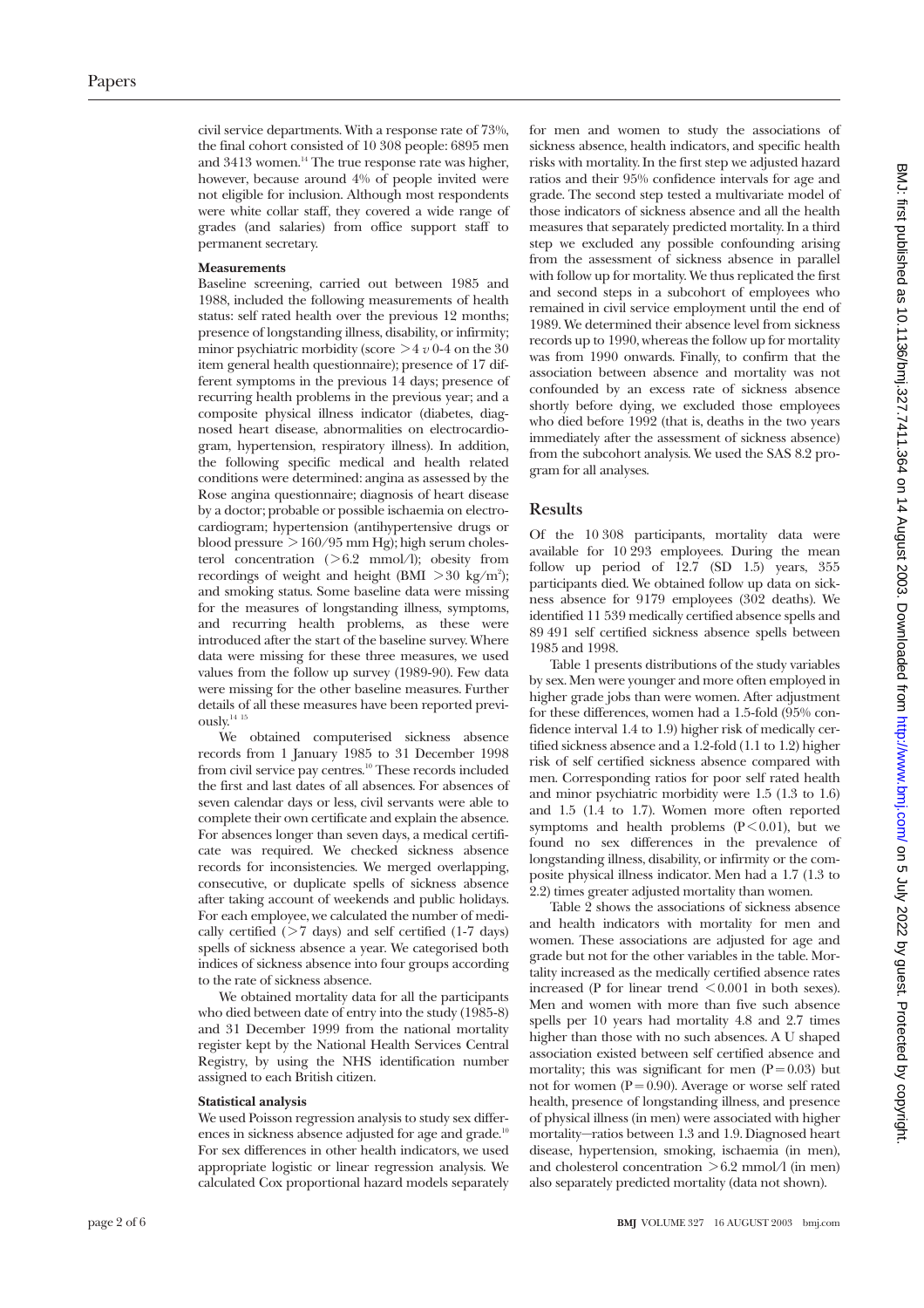Table 3 shows results of multivariate analyses including all the health indicators that separately predicted mortality. Only medically certified sickness absence and the physical illness indicator (in men) remained as statistically significant predictors. The significant effect of sickness absence also remained unchanged after an additional adjustment for diagnosed heart disease, probable or possible ischaemia, hypertension, smoking, and high cholesterol (mortality ratios for high absence 4.4 (2.9 to 6.7) in men and 3.3 (1.6 to 6.8) in women). Adjustment for the health indicators in table 3 had little effect on the U shaped association between self certified absence and mortality (P value for curve linear trend 0.02 for men and 0.88 for women).

Table 4 presents associations between medically certified sickness absence and mortality in a subcohort of employees with absence records up to the end of 1989 and follow up for mortality from 1990 onwards. We collapsed the categories of  $> 0$  to 2 and  $> 2$  to 5 absence spells per 10 years to achieve a sufficient number of cases in all categories. Men and women with more than five absence spells per 10 years had mortality 2.1 and 2.7 times higher than those with no absences. In all univariate and multivariate models, the association of sickness absence with mortality was stronger than those observed for other health indicators. The significant effect of sickness absence remained after adjustment for other health indicators and also after an additional adjustment for diagnosed heart disease, probable or possible ischaemia, hypertension, smoking, and high cholesterol (mortality ratios for high absence 1.7 (1.0 to 2.9) in men and 2.2 (1.29 to 4.0) in women).

In the subcohort analysis, exclusion of the 21 employees who died in the two years immediately after the assessment of sickness absence had little effect on the results. After adjustment for age and grade, mortality ratios in men and women with more than five absence spells per 10 years were 2.1 (1.2 to 3.4) and 2.3 (1.3 to 4.2). Corresponding figures in multivariate analyses including all the health indicators that separately predicted mortality were 1.8 (1.1 to 3.1) and 2.2 (1.2 to 4.1). Thus absence close to death is an unlikely source of confounding in the observed association between medically certified sickness absence and mortality.

# **Discussion**

This study shows that medically certified sickness absences, data collected as a byproduct of the clinical care of working populations, predict mortality as well as or better than established indicators of health such as poor self rated health, minor psychiatric morbidity, and presence of longstanding physical illness, disability, or infirmity. To our best knowledge, this is the first mortality study to compare the predictive validity of sickness absence with that of other measures of health.

We found that male and female employees taking a medically certified sick leave  $($  > 7 days) on average more than once in two years had a mortality two to five times greater than their colleagues with no such absence. These figures are in line with findings for Finnish municipal employees, for whom medical examination is needed after three instead of seven sick days.8 In the Finnish study, the overall mortality risk Table 1 Characteristics of participants<sup>\*</sup> in the Whitehall II study. Values are numbers (percentages)

| Characteristic                                                       | Men       | Women     |
|----------------------------------------------------------------------|-----------|-----------|
| Age at baseline (years):                                             |           |           |
| 35-39                                                                | 2013 (29) | 796 (23)  |
| $40 - 44$                                                            | 1871 (27) | 788 (23)  |
| 45-49                                                                | 1338 (19) | 764 (22)  |
| $50 - 55$                                                            | 1666 (24) | 1057 (31) |
| Grade at baseline:                                                   |           |           |
| Administrative                                                       | 2644 (38) | 379 (11)  |
| Professional or executive                                            | 3605 (52) | 1336 (39) |
| Clerical or support                                                  | 639 (9)   | 1696 (50) |
| Medically certified absence (spells per 10 years):                   |           |           |
| 0                                                                    | 3796 (60) | 1039 (36) |
| $>0$ to 2                                                            | 1207 (19) | 513 (18)  |
| $>2$ to 5                                                            | 838 (13)  | 644 (22)  |
| >5                                                                   | 445 (7)   | 688 (24)  |
| Self certified absence (spells per 10 years):                        |           |           |
| $\Omega$                                                             | 1137 (18) | 297 (10)  |
| >0 to 10                                                             | 2718 (43) | 761 (26)  |
| >10 to 20                                                            | 1262 (20) | 735 (25)  |
| >20                                                                  | 1169 (19) | 1091 (38) |
| Self rated health status:                                            |           |           |
| Very good or good                                                    | 5323 (78) | 2160 (64) |
| Average or worse                                                     | 1539 (22) | 1235 (36) |
| Longstanding illness, disability, or infirmity:                      |           |           |
| No                                                                   | 4426 (75) | 2105 (67) |
| Yes                                                                  | 2115 (32) | 1059 (33) |
| No of recurrent health problems:                                     |           |           |
| $\Omega$                                                             | 2090 (32) | 769 (24)  |
| $1 - 3$                                                              | 3951 (61) | 1962 (62) |
| >3                                                                   | 484 (7)   | 418 (13)  |
| No of symptoms:                                                      |           |           |
| 0                                                                    | 1395 (21) | 452 (14)  |
| $1 - 4$                                                              | 3991 (61) | 1876 (60) |
| >4                                                                   | 1149 (18) | 816 (26)  |
| Minor psychiatric morbidity (general health questionnaire score >4): |           |           |
| No                                                                   | 5134 (75) | 2343 (70) |
| Yes                                                                  | 1733 (25) | 1029 (30) |
| Physical illness indicator†:                                         |           |           |
| No                                                                   | 5979 (89) | 2894 (88) |
| Yes                                                                  | 766 (11)  | 393 (12)  |
| All cause mortality:                                                 |           |           |
| Alive                                                                | 6645 (96) | 3293 (97) |
| Dead                                                                 | 243(4)    | 112(3)    |

\*For whom mortality data were available.

†Diabetes, diagnosed heart disease, hypertension, abnormalities on electrocardiogram, respiratory illness.

was greater in employees with more than one medically certified absence a year than in those with no absence. Our results are also in line with the classic study of British post office staff in 1972-5, which showed an association between duration of medically certified absences and medical wastage (a term used to describe the sum of deaths in service under age 60 and medical retirements).<sup>16</sup>

Poor self rated health status was associated with a 1.6-fold to 1.8-fold excess of mortality. This accords with the risk ratios of 1.5 and 1.6 reported for poor self rated health in previous studies of middle aged populations.17–19 The associations of both self rated health and longstanding illness with mortality were substantially attenuated and became statistically nonsignificant in multivariate models including medically certified sickness absence. In contrast, the association between sickness absence and mortality remained almost unaffected by inclusion of other measures of ill health. If mortality is taken as the criterion for validity,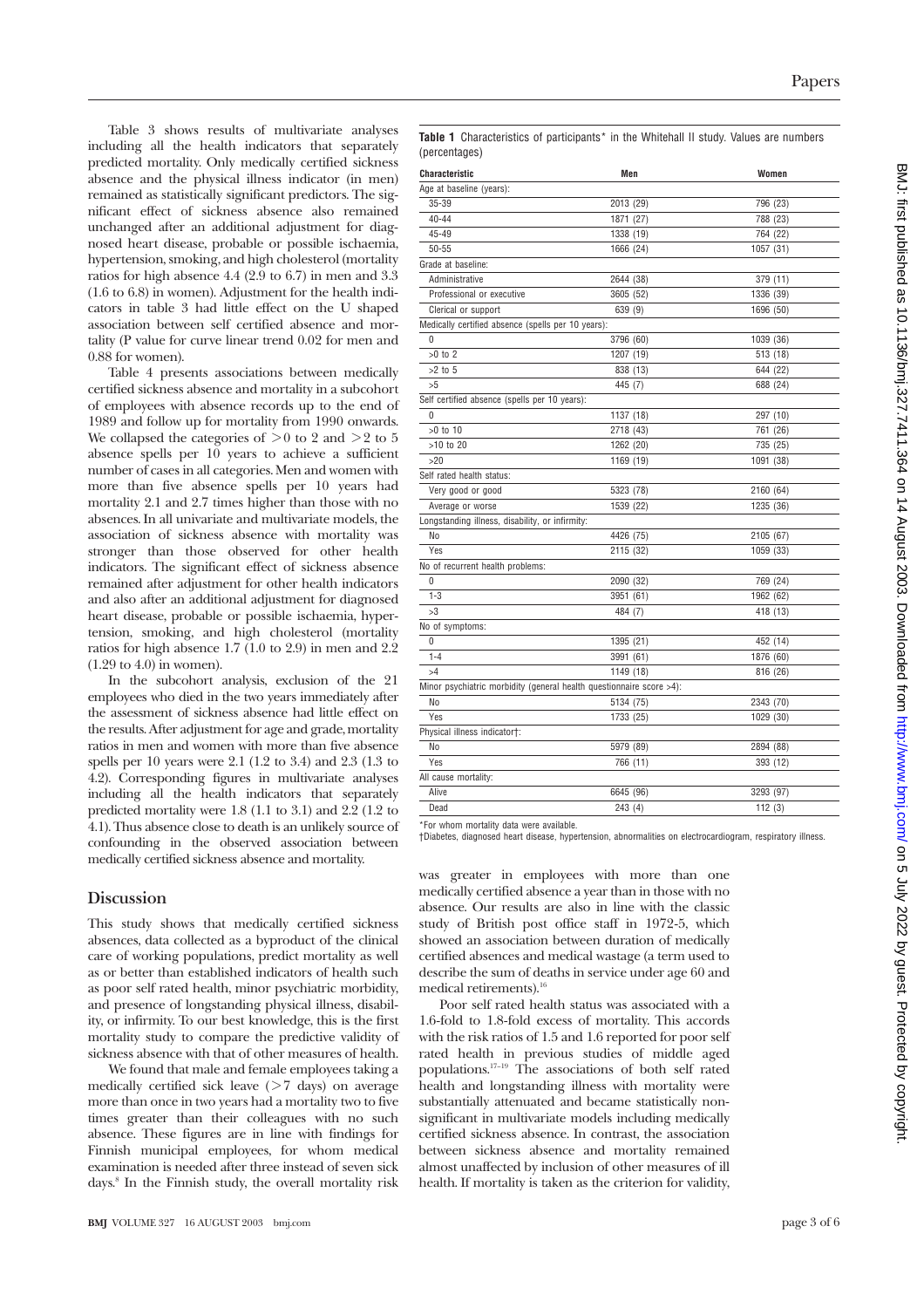|                                                                     | Men          |                       | Women        |                       |  |
|---------------------------------------------------------------------|--------------|-----------------------|--------------|-----------------------|--|
|                                                                     | No of deaths | Hazard ratio (95% CI) | No of deaths | Hazard ratio (95% CI) |  |
| Medically certified absence* (spells per 10 years):                 |              |                       |              |                       |  |
| $\Omega$                                                            | 82           | 1.00                  | 17           | 1.00                  |  |
| $>0$ to 2                                                           | 31           | 1.30 (0.86 to 1.98)   | 11           | 1.26 (0.59 to 2.71)   |  |
| $>2$ to $5$                                                         | 47           | 2.24 (1.55 to 3.23)   | 20           | 1.60 (0.83 to 3.08)   |  |
| >5                                                                  | 55           | 4.77 (3.31 to 6.88)   | 39           | 2.72 (1.51 to 4.91)   |  |
| Self certified absence† (spells per 10 years):                      |              |                       |              |                       |  |
| $\Omega$                                                            | 39           | 1.00                  | 9            | 1.00                  |  |
| >0 to 10                                                            | 70           | 0.76 (0.51 to 1.13)   | 17           | 0.62 (0.28 to 1.40)   |  |
| >10 to 20                                                           | 41           | 0.90 (0.57 to 1.41)   | 24           | 0.78 (0.36 to 1.71)   |  |
| >20                                                                 | 65           | 1.40 (0.91 to 2.16)   | 37           | 0.80 (0.38 to 1.68)   |  |
| Self rated health status:                                           |              |                       |              |                       |  |
| Very good or good                                                   | 161          | 1.00                  | 52           | 1.00                  |  |
| Average or worse                                                    | 80           | 1.58 (1.20 to 2.07)   | 58           | 1.78 (1.22 to 2.60)   |  |
| Longstanding illness, disability, or infirmity:                     |              |                       |              |                       |  |
| No                                                                  | 126          | 1.00                  | 50           | 1.00                  |  |
| Yes                                                                 | 92           | 1.31 (1.00 to 1.72)   | 47           | 1.74 (1.16 to 2.59)   |  |
| No of recurrent health problems:                                    |              |                       |              |                       |  |
| 0                                                                   | 44           | 1.00                  | 24           | 1.00                  |  |
| $1 - 3$                                                             | 94           | 1.08 (0.81 to 1.44)   | 45           | 0.78 (0.51 to 1.19)   |  |
| >3                                                                  | 21           | 1.50 (0.96 to 2.34)   | 10           | 0.73 (0.38 to 1.39)   |  |
| No of symptoms:                                                     |              |                       |              |                       |  |
| $\mathbf 0$                                                         | 34           | 1.00                  | 15           | 1.00                  |  |
| $1 - 4$                                                             | 90           | 1.06 (0.78 to 1.50)   | 45           | 0.74 (0.44 to 1.26)   |  |
| >4                                                                  | 34           | 1.26 (0.83 to 1.92)   | 19           | 0.65 (0.35 to 1.21)   |  |
| Minor psychiatric morbidity (general health questionaire score >4): |              |                       |              |                       |  |
| No                                                                  | 186          | 1.00                  | 76           | 1.00                  |  |
| Yes                                                                 | 56           | 0.94 (0.70 to 1.27)   | 34           | 1.14 (0.76 to 1.71)   |  |
| Physical illness indicator‡:                                        |              |                       |              |                       |  |
| No                                                                  | 190          | 1.00                  | 93           | 1.00                  |  |
| Yes                                                                 | 49           | 1.88 (1.37 to 2.58)   | 15           | 1.11 (0.64 to 1.92)   |  |

**Table 2** Hazard ratios for all cause mortality by levels of sickness absence and health indicators among civil servants in the Whitehall II study. Adjusted for age and grade

\*P for linear trend <0.001 in men and women.

†P for curvilinear trend 0.03 for men and 0.90 for women.

‡Diabetes, diagnosed heart disease, hypertension, abnormalities on electrocardiogram, respiratory illness.

**Table 3** Hazard ratios for all cause mortality by levels of sickness absence and health indicators among civil servants in a multivariate model. Adjusted for age, grade, and predictors shown in table

|                                                              | Men (n=5894) |                       | Women $(n=2610)$ |                       |
|--------------------------------------------------------------|--------------|-----------------------|------------------|-----------------------|
|                                                              | No of deaths | Hazard ratio (95% CI) | No of deaths     | Hazard ratio (95% CI) |
| Medically certified sickness absence* (spells per 10 years): |              |                       |                  |                       |
| 0                                                            | 75           | 1.00                  | 12               | 1.00                  |
| $>0$ to 2                                                    | 29           | 1.29 (0.84 to 1.99)   | 11               | 1.78 (0.78 to 4.05)   |
| $>2$ to 5                                                    | 39           | 1.96 (1.32 to 2.92)   | 18               | 1.96 (0.93 to 4.12)   |
| >5                                                           | 51           | 4.74 (3.18 to 7.07)   | 34               | 3.14 (1.56 to 6.29)   |
| Self rated health status:                                    |              |                       |                  |                       |
| Very good or good                                            | 133          | 1.00                  | 39               | 1.00                  |
| Average or worse                                             | 61           | 1.17 (0.85 to 1.63)   | 36               | 1.14 (0.69 to 1.85)   |
| Longstanding illness, disability, or infirmity:              |              |                       |                  |                       |
| No                                                           | 112          | 1.00                  | 38               | 1.00                  |
| Yes                                                          | 82           | 0.95 (0.70 to 1.29)   | 37               | 1.45 (0.89 to 2.34)   |
| Physical illness indicator†:                                 |              |                       |                  |                       |
| No                                                           | 157          | 1.00                  | 62               | 1.00                  |
| Yes                                                          | 37           | 1.46 (1.01 to 2.11)   | 13               | 1.18 (0.64 to 2.20)   |

\*P for linear trend ≤0.001 in men and women.

†Diabetes, diagnosed heart disease, hypertension, abnormalities on electrocardiogram, respiratory illness.

this evidence supports the interpretation that medically certified sickness absence is a better measure of global health than these widely used self reported indicators.

Adjustment for information from clinical examination, medical records, laboratory analyses of blood samples, and electrocardiographic monitoring indicated that the association between sickness absence and mortality may not be exclusively attributable to

objective measures of physical illness and specific medical conditions. Sickness absence may capture indicators of morbidity that are not fully reflected by an additive measurement of disease with available measures. Absence may reflect distal risk factors for mortality. For example, a hostile personality and work stress are predictors of premature death in initially healthy populations,<sup>20 21</sup> and sickness absence is associated with these factors. $22$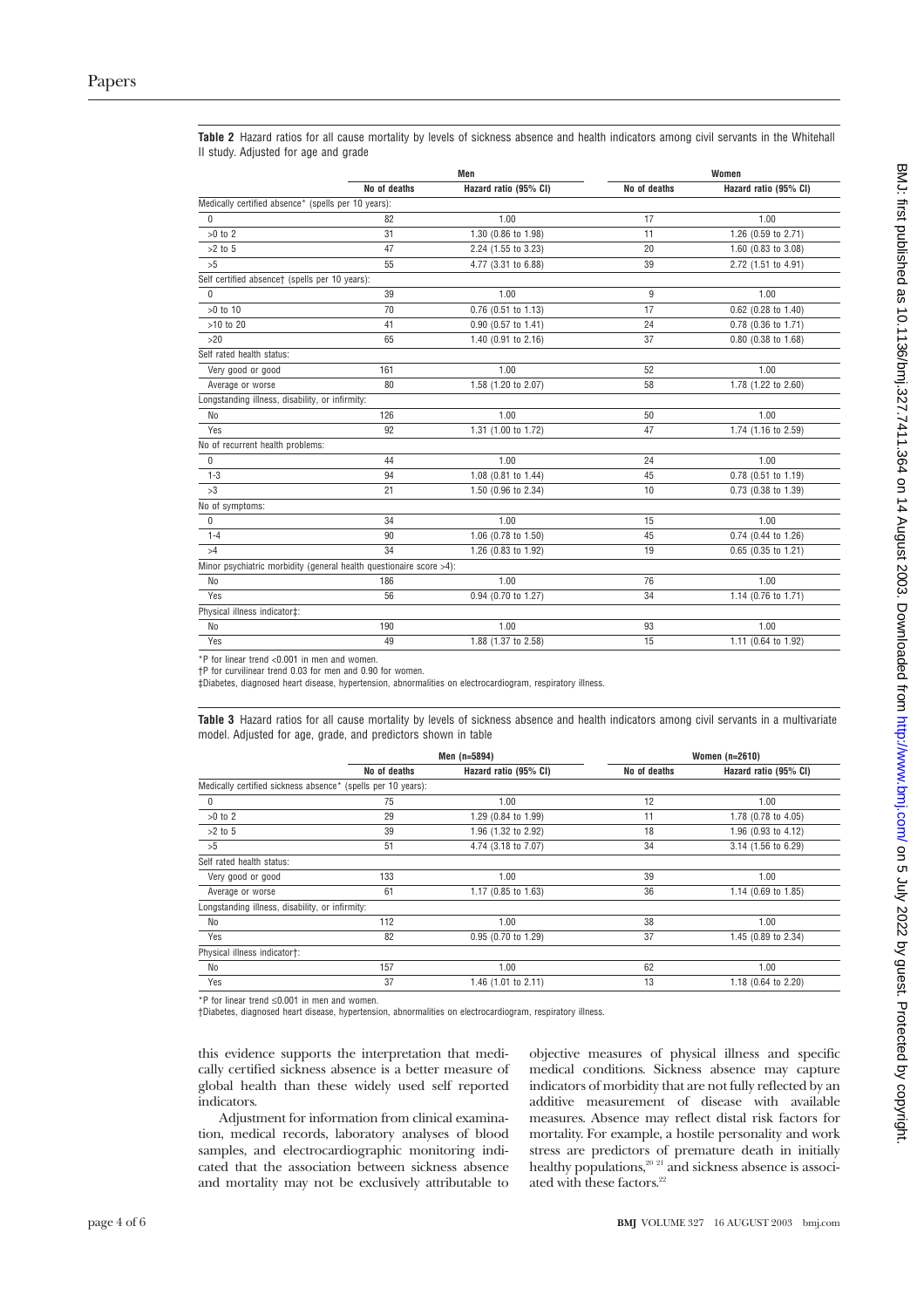**Table 4** Hazard ratios for all cause mortality after 1989 by levels of sickness absence between 1985 and 1989 among civil servants who remained in civil service employment until the end of 1989

|                                                     |              | Hazard ratio (95% CI)         |                     |  |
|-----------------------------------------------------|--------------|-------------------------------|---------------------|--|
|                                                     | No (deaths)* | Univariate model <sup>+</sup> | Multivariate model‡ |  |
| Men (n=5011)                                        |              |                               |                     |  |
| Medically certified absence§ (spells per 10 years): |              |                               |                     |  |
| $\mathbf{0}$                                        | 3974 (88)    | 1.00                          | 1.00                |  |
| $>0$ to $5$                                         | 676 (29)     | 1.73 (1.13 to 2.64)           | 1.63 (1.06 to 2.51) |  |
| >5                                                  | 361 (22)     | 2.07 (1.27 to 3.38)           | 1.89 (1.14 to 3.12) |  |
| Self rated health status:                           |              |                               |                     |  |
| Very good or good                                   | 3951 (99)    | 1.00                          | 1.00                |  |
| Average or worse                                    | 1060 (40)    | 1.38 (0.95 to 2.01)           | 1.17 (0.79 to 1.73) |  |
| Longstanding illness, disability, or infirmity:     |              |                               |                     |  |
| N <sub>o</sub>                                      | 3394 (80)    | 1.00                          | 1.00                |  |
| Yes                                                 | 1617 (59)    | 1.32 (0.94 to 1.85)           | 1.11 (0.78 to 1.59) |  |
| Physical illness indicator¶:                        |              |                               |                     |  |
| No                                                  | 4445(112)    | 1.00                          | 1.00                |  |
| Yes                                                 | 566 (27)     | 1.78 (1.16 to 2.71)           | 1.59 (1.03 to 2.45) |  |
| Women (n=2176)                                      |              |                               |                     |  |
| Medically certified absence§ (spells per 10 years): |              |                               |                     |  |
| 0                                                   | 1234 (22)    | 1.00                          | 1.00                |  |
| $>0$ to 5                                           | 452 (7)      | 0.78 (0.33 to 1.84)           | 0.72 (0.31 to 1.71) |  |
| >5                                                  | 490 (27)     | 2.66 (1.49 to 4.75)           | 2.26 (1.24 to 4.11) |  |
| Self rated health status:                           |              |                               |                     |  |
| Very good or good                                   | 1413 (27)    | 1.00                          | 1.00                |  |
| Average or worse                                    | 763 (29)     | 1.87 (1.10 to 3.18)           | 1.45 (0.82 to 2.56) |  |
| Longstanding illness, disability, or infirmity:     |              |                               |                     |  |
| N <sub>o</sub>                                      | 1454 (29)    | 1.00                          | 1.00                |  |
| Yes                                                 | 722 (27)     | 1.77 (1.04 to 2.99)           | 1.39 (0.79 to 2.44) |  |
| Physical illness indicator¶:                        |              |                               |                     |  |
| N <sub>o</sub>                                      | 1913 (46)    | 1.00                          | 1.00                |  |
| Yes                                                 | 263 (10)     | 1.53 (0.77 to 3.03)           | 1.13 (0.55 to 2.29) |  |
|                                                     |              |                               |                     |  |

\*Employees with missing values for any predictors excluded from analyses.

†Adjusted for age and grade.

‡Additionally adjusted for predictors shown in table. §P for linear trend <0.01 in men and women.

¶Diabetes, diagnosed heart disease, hypertension, abnormalities on electrocardiogram, respiratory illness.

Women had a higher rate of absence than men. In accordance, they had higher morbidity, poorer self rated health, more symptoms, and more psychiatric morbidity. Although differences in perceptions of health, behaviours in response to illness, and responsibilities at home may contribute to sex differences in absence rates, the predictive validity of sickness absence seems to be independent of sex. Medically certified absences predicted mortality in a similar way for men and women. The observed discrepancy between a higher absence rate and a lower death rate in women than in men is similar to those found for self rated measures of morbidity.<sup>23</sup> <sup>24</sup> This suggests that medically certified absences could be used as a measure of health within sex groups.

In contrast to medically certified sick leaves, no significant linear association existed between self certified sickness absence and mortality. However, our findings suggest that, compared with no absence, taking a few absences decreases rather than increases the risk of mortality. This U shaped association was statistically significant in men. Short term absences may represent healthy coping behaviours or may be otherwise affected by factors causing variation in the threshold of taking sick leave.

#### **Conclusion and policy implications**

Medically certified sickness absences may well capture the full array of illnesses employees experience during their job contract. Our findings on mortality indicate that these routinely collected data could be used as a

# **What is already known on this topic**

Sickness absence records are collected routinely in many workplaces; certified absences are also a byproduct of the medical care process

The usefulness of absence rate as an indicator of health has remained uncertain

# **What this study adds**

All cause mortality gradually increased as the certified absence rate increased in both men and women

Rate of certified absence was a more powerful predictor of mortality than were established self reported health measures and available objective measures of specific medical conditions

Information on certified absence spells could be used as a global measure of health differentials between employees

global measure of health differentials between employees.

We thank all participating civil service departments and their welfare, personnel, and establishment officers; the Occupational Health and Safety Agency; the Council of Civil Service Unions; all participating civil servants in the Whitehall II study; all mem-